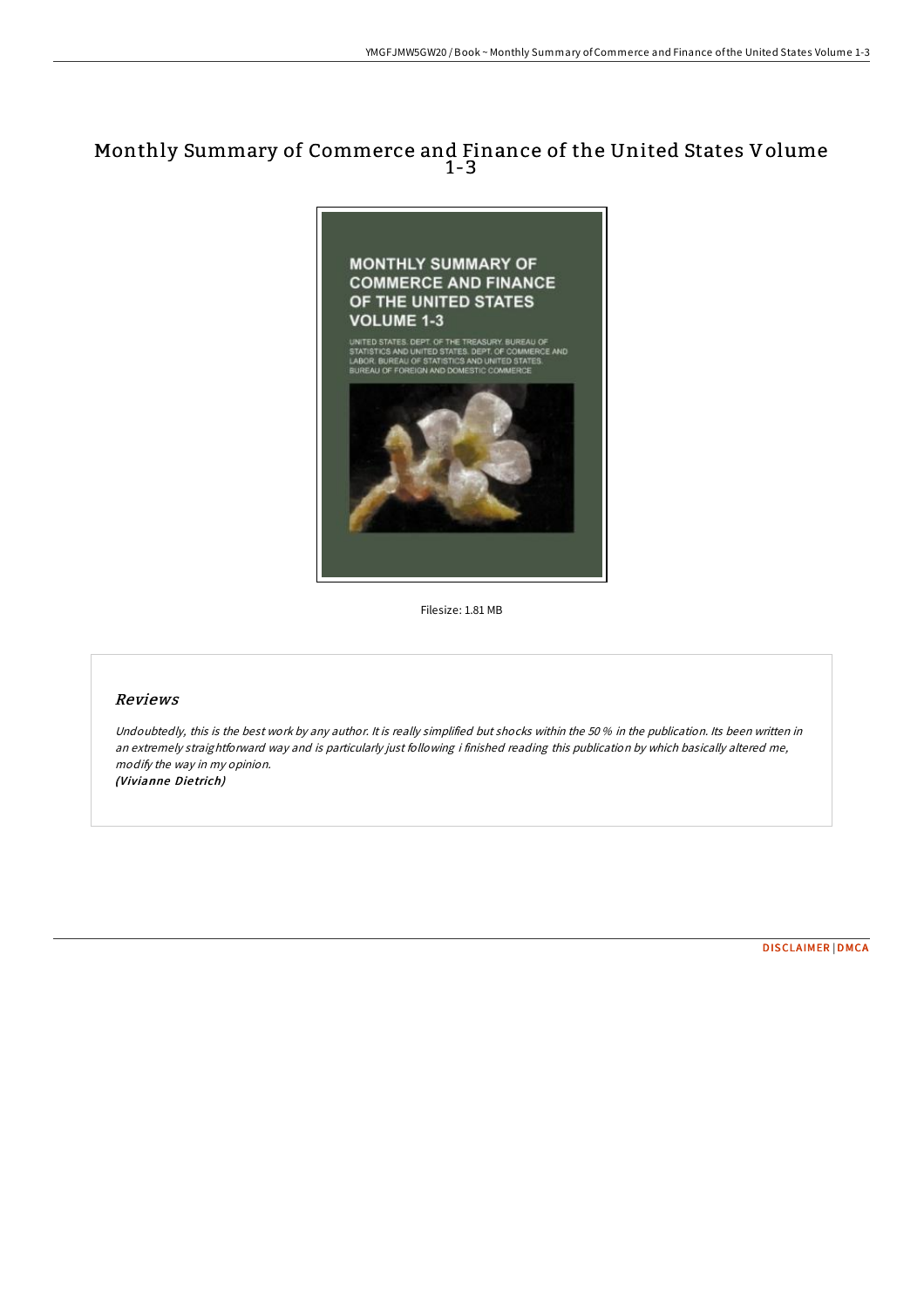## MONTHLY SUMMARY OF COMMERCE AND FINANCE OF THE UNITED STATES VOLUME 1-3



To save Monthly Summary of Commerce and Finance of the United States Volume 1-3 PDF, make sure you follow the web link under and save the ebook or have access to additional information which might be related to MONTHLY SUMMARY OF COMMERCE AND FINANCE OF THE UNITED STATES VOLUME 1-3 book.

Rarebooksclub.com, United States, 2012. Paperback. Book Condition: New. 246 x 189 mm. Language: English . Brand New Book \*\*\*\*\* Print on Demand \*\*\*\*\*.This historic book may have numerous typos and missing text. Purchasers can download a free scanned copy of the original book (without typos) from the publisher. Not indexed. Not illustrated. 1911 Excerpt: . Receipts Op Domestic And Foreign Coal By Rail And Sea At Boston, November And Eleven Months Ending November, 1910 And 1911. Compiled from reports of Boston Chamber of Commerce.) Receipts Op Illinois Coal At St. Louis, Mo., And Adjacent Points, November And Eleven Months Ending November, 1909-1911. Compiled from monthly reports of St. Louis Coal Traffic Bureau. Statement Of Bituminous Coal Mined In Ohio And Shipped Over Specified Railroads, November And Eleven Months, 1909, 1910, And 1911. From monthly reports of the Ohio Coal TraIic Association. ) Production Of Pig Iron In The Principal Districts, November And Eleven Months Ending November, 1910 And 1911. Compiled from tha Iron Age.) PRODUCTION AND SHIPMENT OF CONNELLSVILLE (PA.) COKE. The following table presents figuree of production and shipments of Connelleville coke from Connellsville proper and the so-called Lower District, as reported in the weekly issues of the Connellsville Courier. The figures represent estimates of the Courier verified by and combined with the actual tonnage figuree of the local railways. Weekly Production And Shipments Op Coke, At Connellsville, Pa., Including Lower District, 1910 And 1911. Compiled from Connellsville (Pa.) Courier.) STATEMENT OF PIPE LINES IN APPALACHIAN, LIMA-INDIANA, AND MID-CONTINENT FIELDS. The following table shows the business of the principal petroleum pipe lines in the Appalachian, Lima-Indiana, and Mid-Continent fields. The Appalachian field includes Pennsylvania, New York, West Virginia, southeastern Ohio, Kentucky, and Tennessee. The Lima-Indiana field includes northwestern Ohio, Indiana, and the productions in Illinois. The Mid-Continent field includes...

同 Read Monthly [Summary](http://almighty24.tech/monthly-summary-of-commerce-and-finance-of-the-u.html) of Commerce and Finance of the United States Volume 1-3 Online B Download PDF Monthly [Summary](http://almighty24.tech/monthly-summary-of-commerce-and-finance-of-the-u.html) of Commerce and Finance of the United States Volume 1-3